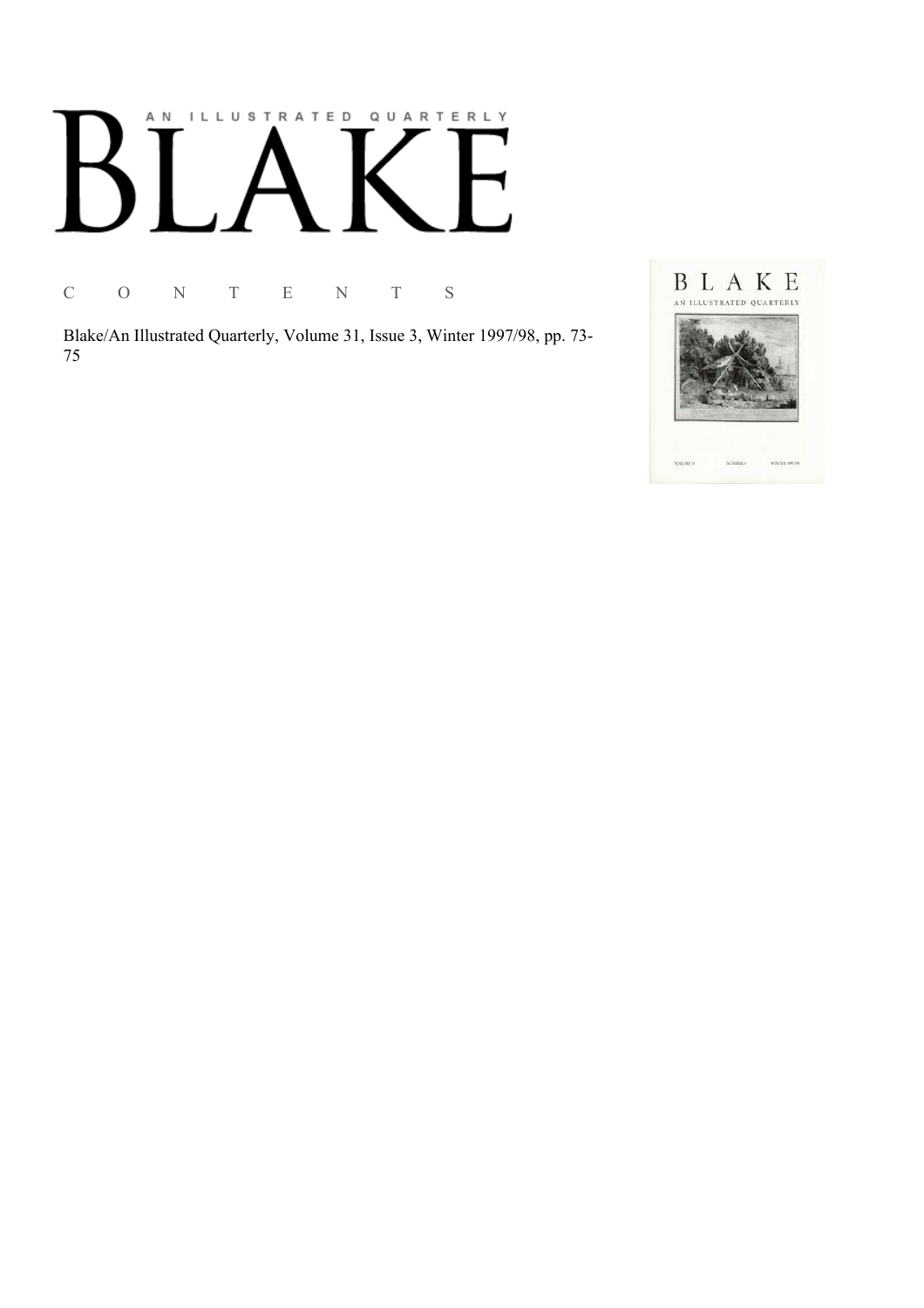# BLAKE

AN ILLUSTRATED QUARTERLY



VOLUME 31 NUMBER 3 WINTER 1997/98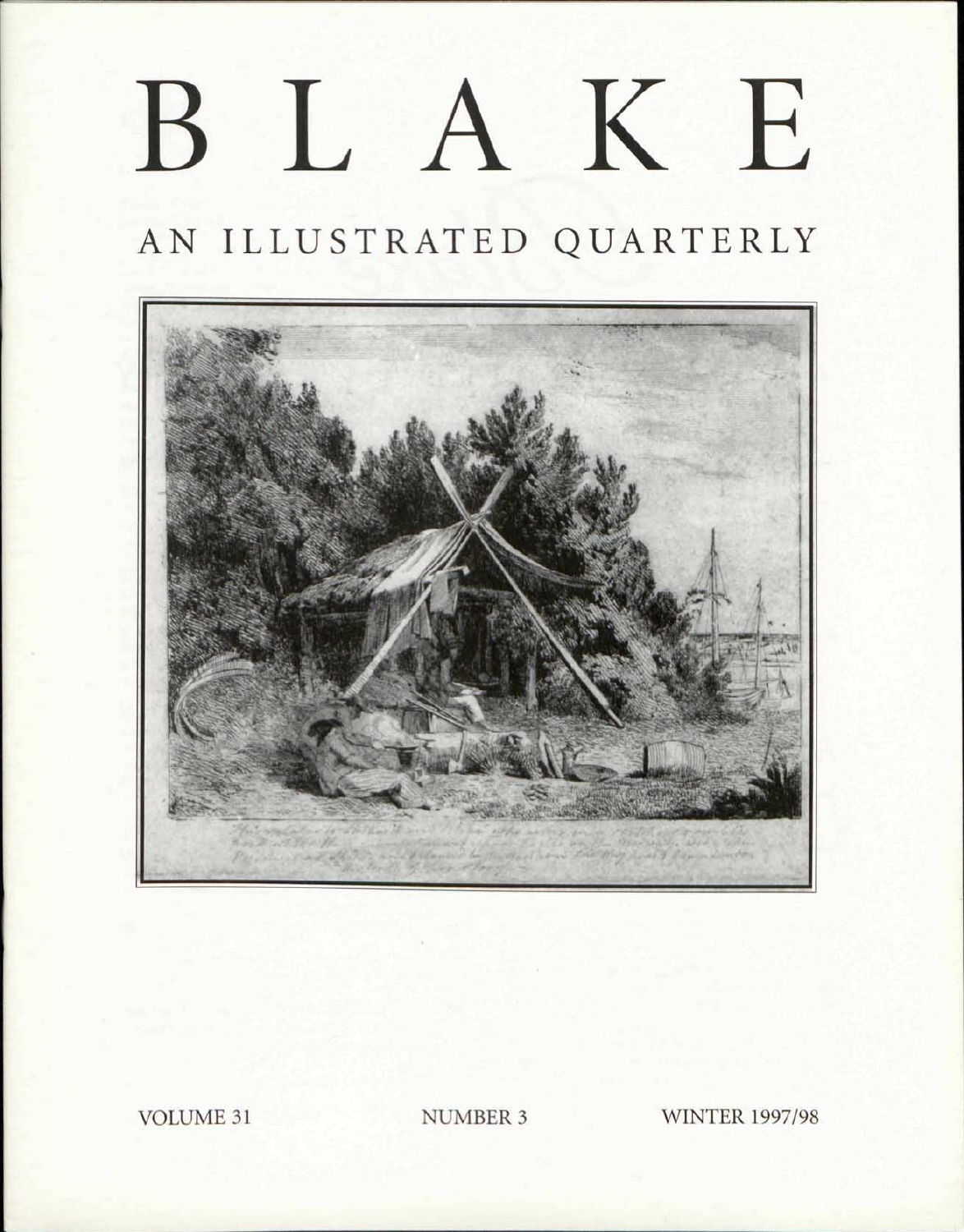*£%Ue* 

## AN ILLUSTRATED QUARTERLY

VOLUME 31 NUMBER 3 WINTER 1997/98

## CONTENT S

### Article

*Reviewed by Frank A. Vaughan 88* 

| Blake, Burke, and the Clanrickard Monument       |    | Mark L. Greenberg, ed., Speak Silence: Rhetoric and              |     |
|--------------------------------------------------|----|------------------------------------------------------------------|-----|
| by A. Harris Fairbanks                           | 76 | Culture in Blake's Poetical Sketches                             |     |
|                                                  |    | Reviewed by Jennifer Davis Michael                               | 92  |
|                                                  |    | Peter Isaac, William Bulmer: The Fine Printer in                 |     |
| Minute Particulars                               |    | Context 1757-1830                                                |     |
|                                                  |    | Reviewed by G. E. Bentley, Jr.                                   | 94  |
| Blake's First Arrest, at Upnor Castle            |    |                                                                  |     |
| by G. E. Bentley, Jr.                            | 82 | Kathryn S. Freeman, Blake's Nostos: Fragmentation and            |     |
|                                                  |    | Nondualism in The Four Zoas                                      |     |
| Blake's Meheux?                                  |    | Reviewed by Sheila A. Spector                                    | 97  |
| by Vincent Carretta                              | 84 |                                                                  |     |
|                                                  |    | South Bank Show Documentary on Blake, directed by                |     |
|                                                  |    | David Thomas, ITV (U.K.)                                         |     |
| <b>Reviews</b>                                   |    | Reviewed by Sarah Joyce                                          | 102 |
| Marvin D. L. Lansverk, The Wisdom of Many,       |    | Newsletter                                                       |     |
| The Vision of One: The Proverbs of William Blake |    |                                                                  |     |
| Reviewed by Nelson Hilton                        |    | 84<br>Twenty-First Century: Call for Papers; Blake and the Book: |     |
|                                                  |    | The Materiality of Books in the Life and Times of William        |     |
| Christopher Heppner, Readaing Blake's Designs    |    | <b>Blake: Call for Papers</b>                                    |     |
|                                                  |    |                                                                  |     |